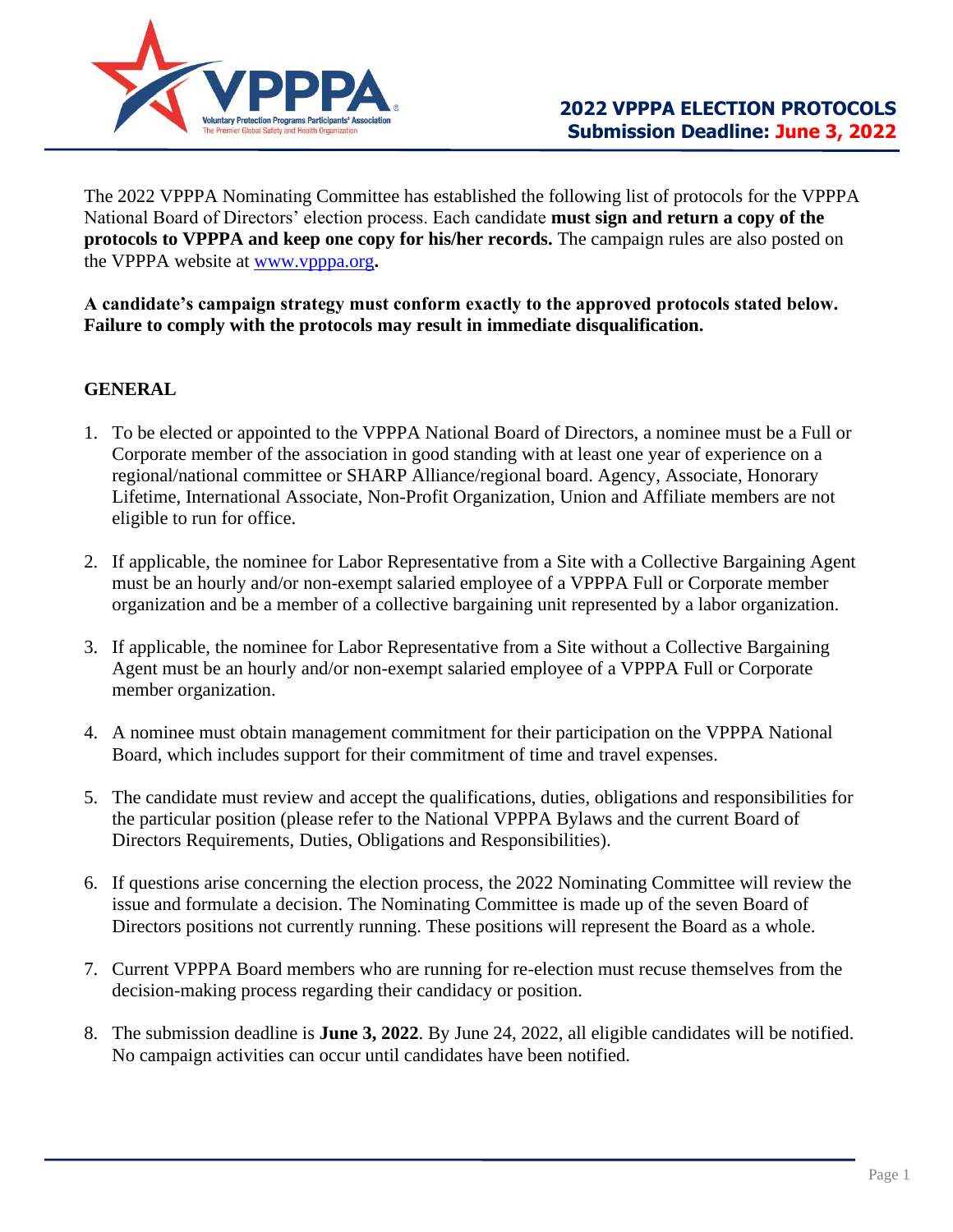## **PRE-SYMPOSIUM CAMPAIGN PROTOCOLS**

### **1. Candidates who submit their nomination materials by the specified deadlines will be promoted by VPPPA through the following media:**

- a. The VPPPA website: Information on each candidate, including a photo if provided, will be posted on the VPPPA website on a specified date.
- b. Email Newsletters: VPPPA will send out two e-blasts to the VPPPA membership on behalf of the candidates who submitted their nominations by the stated deadline. These will include the candidates' names, company, position sought, and will link to their complete description on the VPPPA website. The e-blasts will be sent one month and one week before the Safety+ Symposium.
- c. A description and photo of each candidate who submitted their nomination materials by the specified deadline will be included in the Safety+ App.

*Note: This information is subject to revision by VPPPA staff. Revisions will be reviewed with the candidate before publication.*

## **2. Candidates who submit their nominations by the specified deadline are allowed to publicize their candidacy in the following way:**

- a. Once approved to run, each candidate may send **one postal mailing** to each individual **VPPPA Full Member Symposium Registrant**. The VPPPA National Office Staff will provide each candidate with a list of physical mailing addresses AS PROVIDED by the registrant to the association, if requested.
- b. Each candidate is allowed to send **individual emails** to VPPPA Full members once they are approved to run. Candidates may not send out **mass emails** to the VPPPA membership. Email lists will be provided by the VPPPA National Office Staff, if requested.

*Note: Candidates are cautioned that excessive emails can be perceived as negative by prospective voters. Discretion is advised.*

c. Candidates may utilize their personal social media accounts (Facebook, Instagram, Twitter, LinkedIn, etc.) to campaign, beginning **after** the approval deadline. Candidates may only talk about themselves and their own campaigns. Candidates must remain positive about the campaign and VPPPA. Candidates may not speak disparagingly about any other candidates or those candidates' campaigns.

*Note: The Nominating Committee will not actively police candidates' social media accounts but will respond to any complaints of misuse.*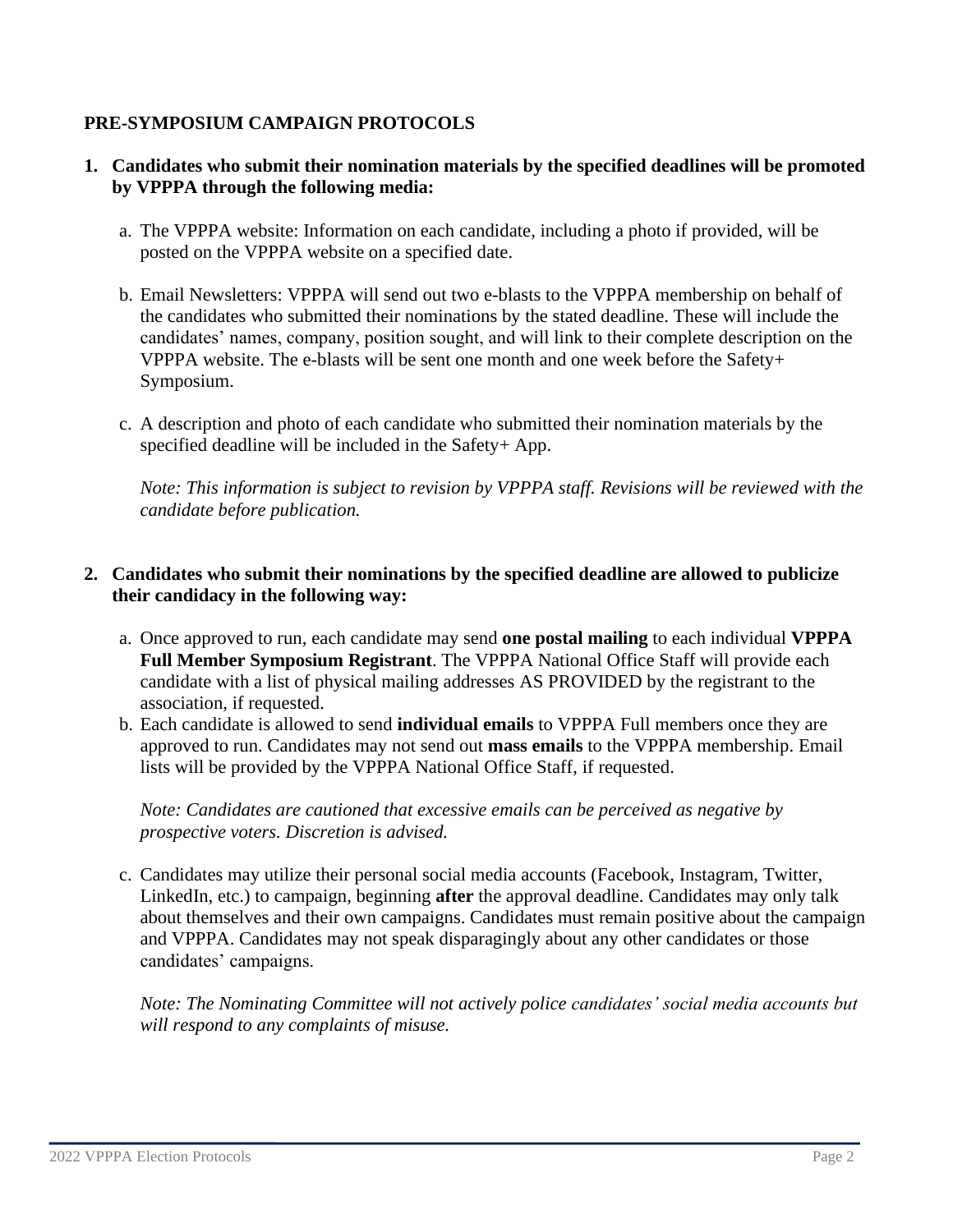d. Candidates may **not** promote their candidacy at regional conferences, even if the regional conference occurs after the approval deadline.

*Note: Candidates who do not submit their nomination materials by the specified deadline will not be able to campaign until their nomination has been accepted during the VPPPA Annual Meeting of the Membership at the 2022 Safety+ Symposium, after which time they will be able to campaign in accordance with onsite procedures.*

### **3. Endorsement of Candidates by Government Agencies, VPPPA Regions, National Board, etc.:**

- a. Government agencies are not permitted to endorse candidates on their websites, nor promote candidates through any activities prior to, or during, a regional or national VPPPA conference.
- b. The VPPPA Regions are not allowed to endorse candidates through communications on their websites, social media, mass mailings, emails, phone calls, etc., to members in their regions. Regions can, however, wear campaign items like t-shirts and buttons.
- c. The National Board cannot endorse any candidate, except for themselves, if running.
- d. The VPPPA National Office Staff cannot endorse any candidate.
- e. The VPPPA Executive Director cannot endorse any candidate.
- f. Exhibitors and vendors cannot hand out any campaign items from their booth or hang posters for candidates in their booth. They can, however, wear items for a candidate running, only if the candidate is from that company.

# **ONSITE PROTOCOLS**

#### **1. Campaign Procedures:**

a. A table with equal space for each candidate will be provided for campaign materials on Tuesday, Wednesday and Thursday of the Safety+ Symposium during the times indicated in the *Onsite Journal*. Campaign materials are limited to display on this table **ONLY** and may not be left unattended outside of the *Onsite Journal's* specified times or in other areas of the hotel or event facility. Campaign materials not complying with these procedures may be discarded without warning or notification to the candidate. A display up to 12" high, 8" wide and 6" deep may be used for a campaign message or picture. However, materials may not be attached to, projected, or otherwise displayed on the wall, floor or ceiling spaces within the hotel or event activity areas. Campaign materials are limited to those that are placed flat on the tables provided, such as small promotional items, brochures and buttons, etc.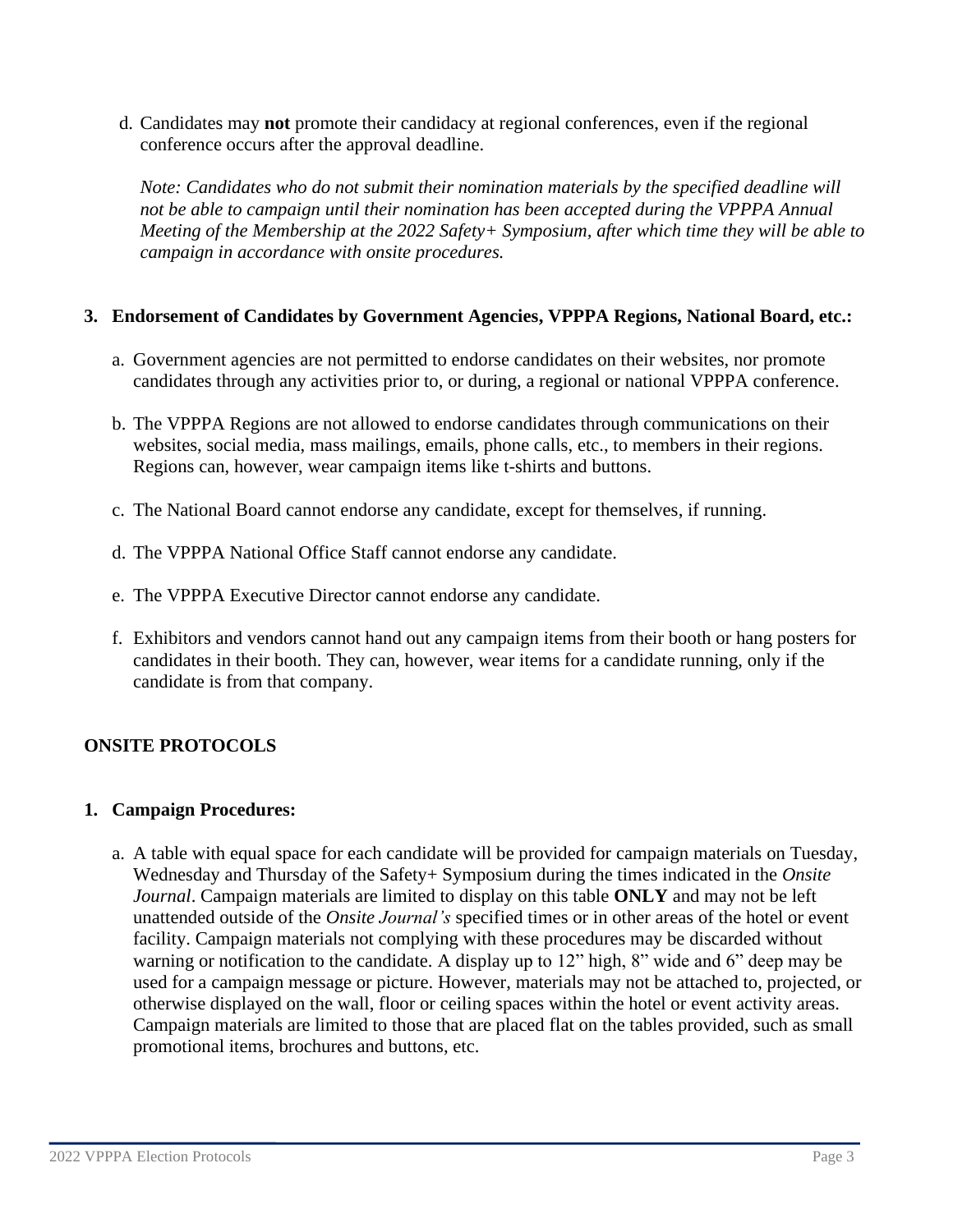- b. Candidates can only distribute campaign material (paper, t-shirts, buttons, swag, etc. that complies with item a above) from their campaign table.
- c. Candidates can speak to individuals anywhere onsite. However, candidates cannot accost mass attendees heading into lunches, events, the Expo Hall, workshops, etc.
- d. Candidates may campaign during the Regional Business Meetings during Safety+ at the discretion of the Regional Board.
- e. Candidates are allowed to present workshops during the Safety+ Symposium but cannot discuss their candidacy or the election during those workshops.
- f. National and Regional Board Members may perform their normal duties if running. (Typical duties could include giving speeches, writing for the *Leader* or VPPPA blog, speaking to the press about Safety+, etc.) However, they cannot mention their campaign while carrying out those duties. They can, however, wear t-shirts, buttons, swag, etc. promoting their campaign.

### **2. Annual Meeting of the Membership Procedures:**

- a. Each candidate is expected to attend the VPPPA Annual Meeting of the Membership at the 2022 Safety+ Symposium. If he or she is unable to attend, he or she must inform the 2022 Nominating Committee Chairperson, in advance.
- b. Each candidate will be invited on stage to make a three-minute presentation to the VPPPA membership. The 2022 Nominating Committee Chair or designee will time these presentations and intervene when the three minutes have expired. Candidates are expected to abide by this time limit. Candidates may utilize technology during their three-minutes (AV, music, etc.), however, they must coordinate the use of technology with the National Office Staff at least 30 days prior to the start of the Safety+ Symposium.
- **c.** Candidates must be present at the Safety+ Symposium to give a speech. Exceptions may be made for active-duty military and other extenuating circumstances, with approval by the Nominating Committee.

#### **3. Nominations from the Floor:**

- a. Candidates who are nominated from the floor must accept or deny the nomination and have their company management representative confirm their support.
- b. Upon acceptance of the nomination, candidates from the floor will be immediately asked to complete a nomination form and sign the 2022 VPPPA Election Protocols during the Annual Meeting of the Membership. These forms must be completed before the candidate can make their presentation to the VPPPA membership.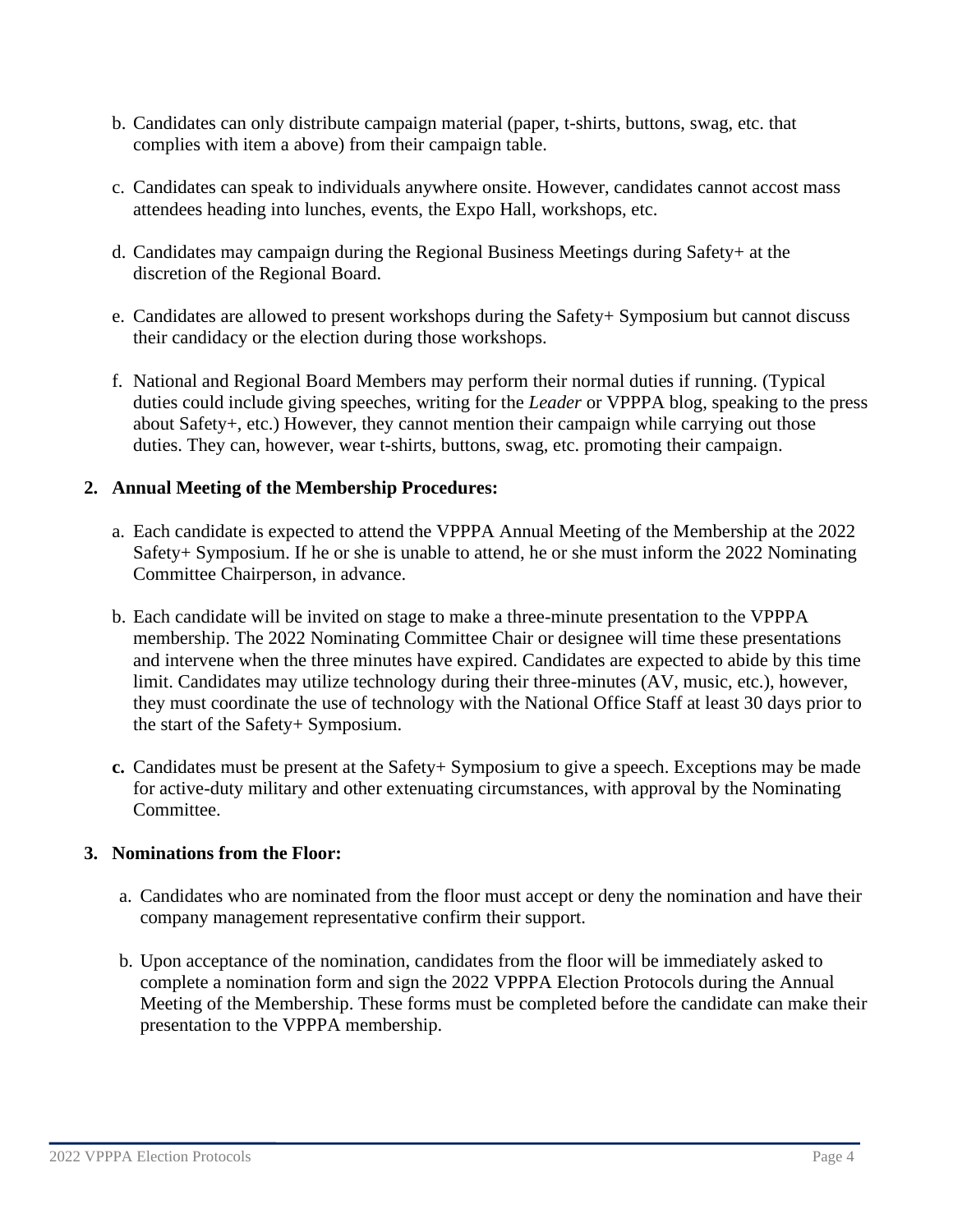**c.** Candidates running from the floor will not be able to campaign until their nomination has been accepted during the Annual Meeting of the Membership, after which time they will be able to campaign in accordance with onsite procedures.

# **4. Voting Area**

- a. Candidates must stay a certain distance from the voting area, as designated by the Nominating Committee onsite.
- b. The only people allowed in the voting area are voters, members of the Nominating Committee and staff deemed necessary by the Nominating Committee.
- c. Candidates will be allowed to vote at a designated time prior to attendees voting.

## **5. Voting Results**

Voting results will be given to the Nominating Committee Chair at the end of voting. The Nominating Committee Chair will then relay the results to the Nominating Committee and the candidates will be informed. No one, including any member of the Nominating Committee, National Board of Directors, National Office Staff or Executive Director, will have any access to the voting results before being officially informed by the Nominating Committee Chair.

### **6. Two Strikes, You're Out**

- a. There will be a two-strike system with any possible issues that arise during the campaign period. Candidates will be coached once. The second time an offense occurs, the candidate will be disqualified. This will be at the discretion of the Nominating Committee.
- b. Candidates are expected to adhere to the Safety+ Code of Conduct (found on **<https://www.vpppa.org/events/safety-symposium/>**).

### **7. Ties**

In the event of tie, the Nominating Committee shall cast the deciding vote by blind vote. In the event that there is an even number of Nominating Committee members, the Nominating Committee Chair shall not have a vote.